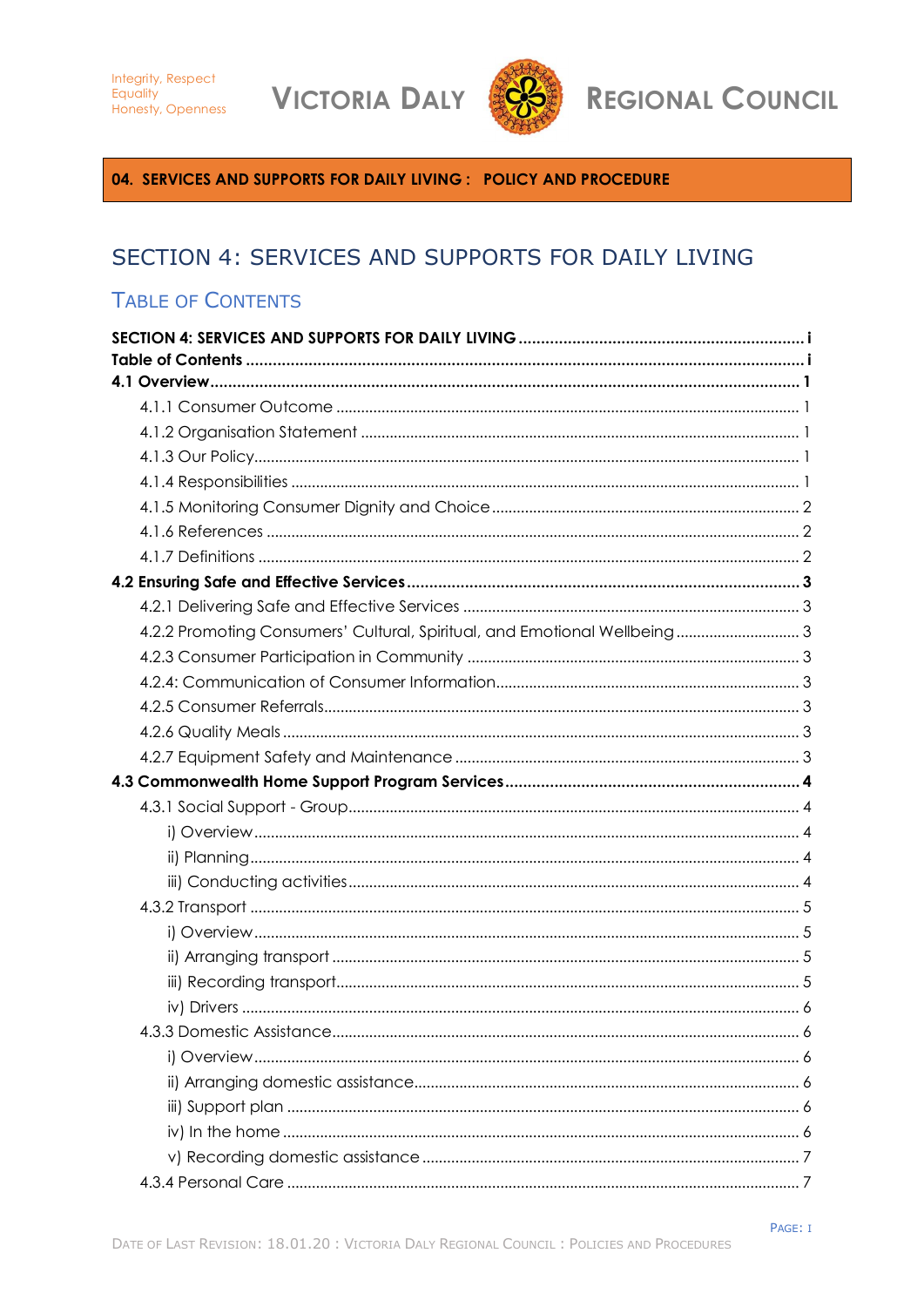| vi) Action in the event of a consumer not at home to receive meal/s 11  |  |
|-------------------------------------------------------------------------|--|
|                                                                         |  |
|                                                                         |  |
|                                                                         |  |
|                                                                         |  |
|                                                                         |  |
|                                                                         |  |
|                                                                         |  |
|                                                                         |  |
|                                                                         |  |
| vii) Action in the event of a consumer not at home to receive meal/s 14 |  |
|                                                                         |  |
|                                                                         |  |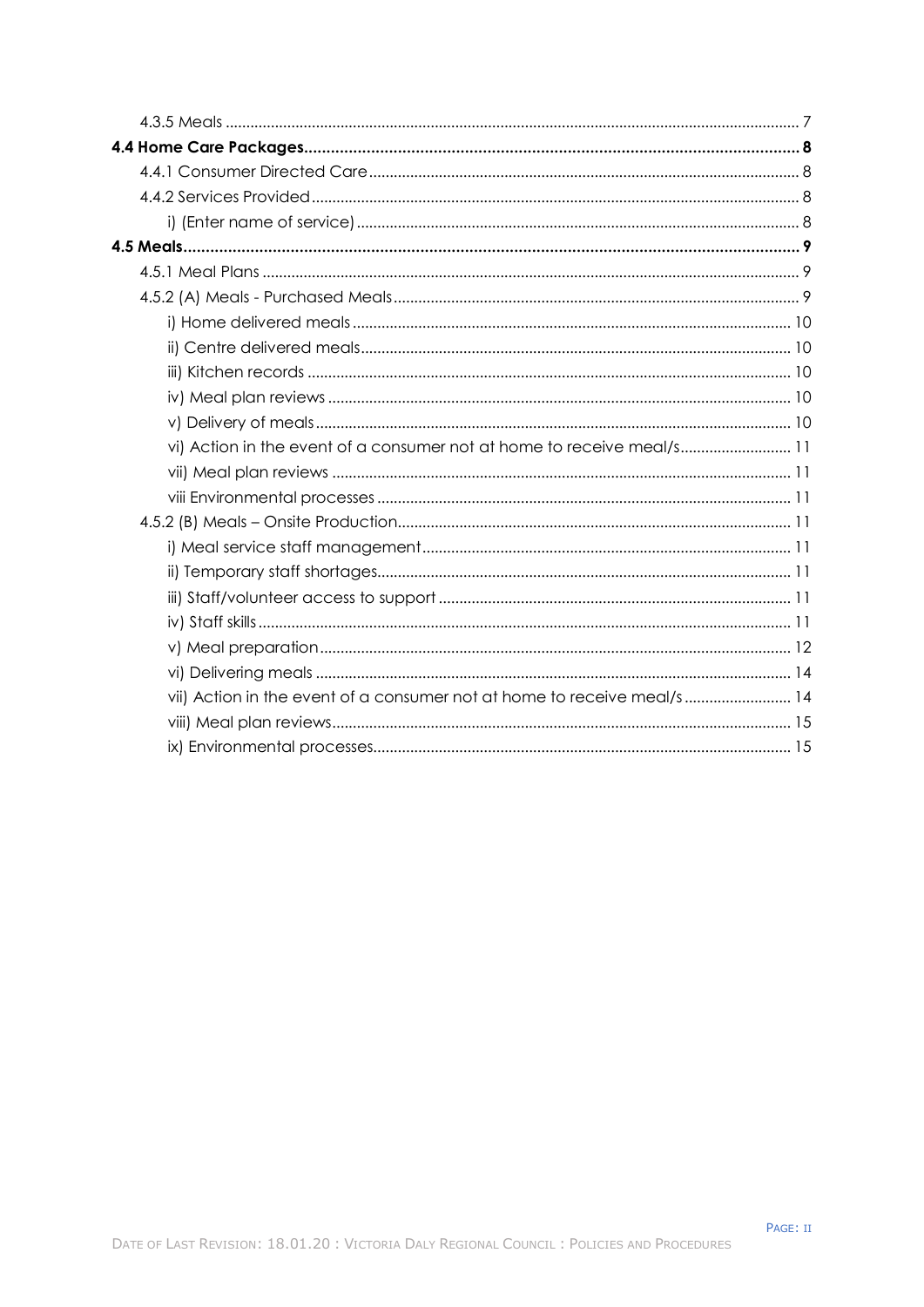# <span id="page-2-0"></span>4.1 OVERVIEW

# <span id="page-2-1"></span>4.1.1 CONSUMER OUTCOME<sup>1</sup>

*"I get the services and supports that are important for my health and wellbeing and that enable me to do the things I want to do."*

# <span id="page-2-2"></span>4.1.2 ORGANISATION STATEMENT<sup>2</sup>

Victoria Daly Regional Council Home Care provides safe and effective services and supports that optimise the consumer's independence, health, wellbeing and quality of life.

# <span id="page-2-3"></span>4.1.3 OUR POLICY<sup>3</sup>

- Each consumer receives safe and effective services and supports for daily living that meet the consumer's needs, goals and preferences and optimise their independence, health, wellbeing and quality of life.
- Services and supports for daily living promote each consumers emotional, spiritual and psychological wellbeing
- Services and supports for daily living assist each consumer to:
	- o participate in their community within and outside the service
	- o have social and personal relationships
	- o do the things of interest to them
- Information about the consumer's condition, needs and preferences is communicated within the organisation, and with others where responsibility for care is shared.
- Timely and appropriate referrals to other providers, organisations and individuals
- Where meals are provided, they are varied and of adequate quality and quantity.
- Where equipment is provided it is safe, suitable clean and well maintained.

# <span id="page-2-4"></span>4.1.4 RESPONSIBILITIES

- Management develops processes and practices that achieve safe and effective care delivered in accordance with the consumer's needs, goals and preferences and ensures the employment of staff who are qualified and experienced in all aspects of the provision of personal and clinical care
- Staff follow policies and procedures, participate in development opportunities, and deliver services that are safe and effective and are delivered in accordance with the consumer's needs, goals and preferences
- Consumers and/or their representatives provide ongoing input on their needs and preferences for care and services.

<sup>-</sup><sup>1</sup> Australian Government Department of Health Standard 4: Services and Supports for Daily Living Aged Care Quality Standards June 2018

 $\overline{2}$ Ibid

<sup>3</sup> Based on the requirements for Standard 4: Services and Supports for Daily Living Aged Care Quality Standards June 2018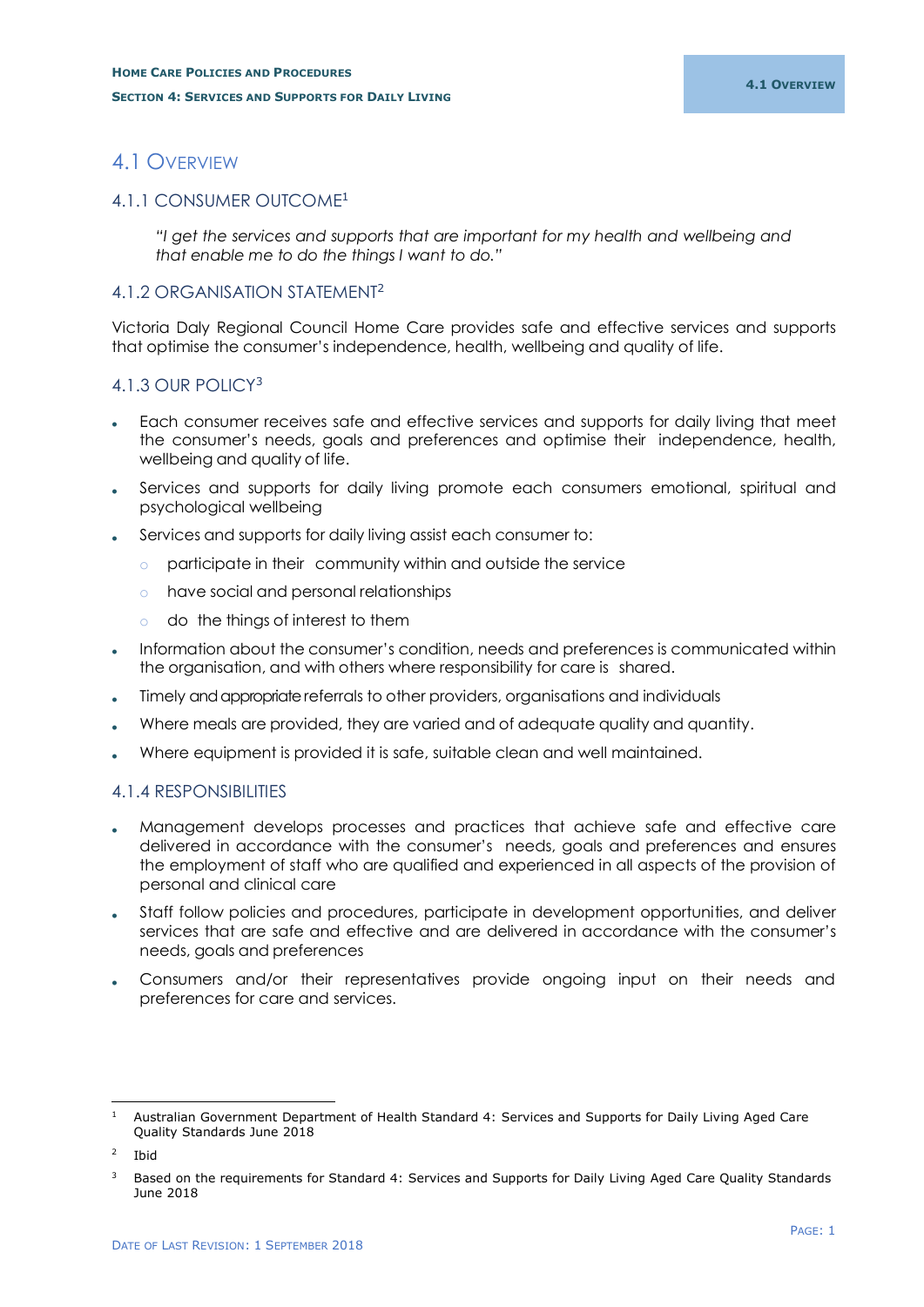# <span id="page-3-0"></span>4.1.5 MONITORING CONSUMER DIGNITY AND CHOICE

Consumer dignity and choice processes and systems are regularly audited as part of our audit program and staff, consumers and other stakeholders are encouraged to provide ongoing feedback on issues and areas where improvements can be made (see 8.3.5 Corporate Calendar and 8.9 Continuous Improvement).

# <span id="page-3-1"></span>4.1.6 REFERENCES

- Australian Government Australian Aged Care Quality Agency *Aged Care Quality Standards Draft Guidance - Full suite* 201*8*
- Australian Government Department of Health *Aged Care Quality Standards June* 2018
- Australian Government Department of Health *Commonwealth Home Support Programme - Program Manual* 2018
- Australian Government Department of Health *Home Care Packages Program Operational Manual* December 2015
- Australian Government Federal Register of Legislation *Quality of Care Principles* 2014
- Australian Government National Health and Medical Research Council Australian *Guidelines for the Prevention and Control of Infection in Healthcare* 2010 (Currently being updated 2018)
- Queensland Government Department of Health in Consultation with the Australian Government Department of Health *Tool for the Development of a Food Safety Program for Delivered Meals Organisations* 2007

# <span id="page-3-2"></span>4.1.7 DEFINITIONS

- **1.** Consumer refers to the consumer and their guardian and/or their representatives nominated by them
- **2.** Support Worker refers to unregulated healthcare workers.
- **3.** Support Staff refers to all staff involved in delivering services and care to consumers.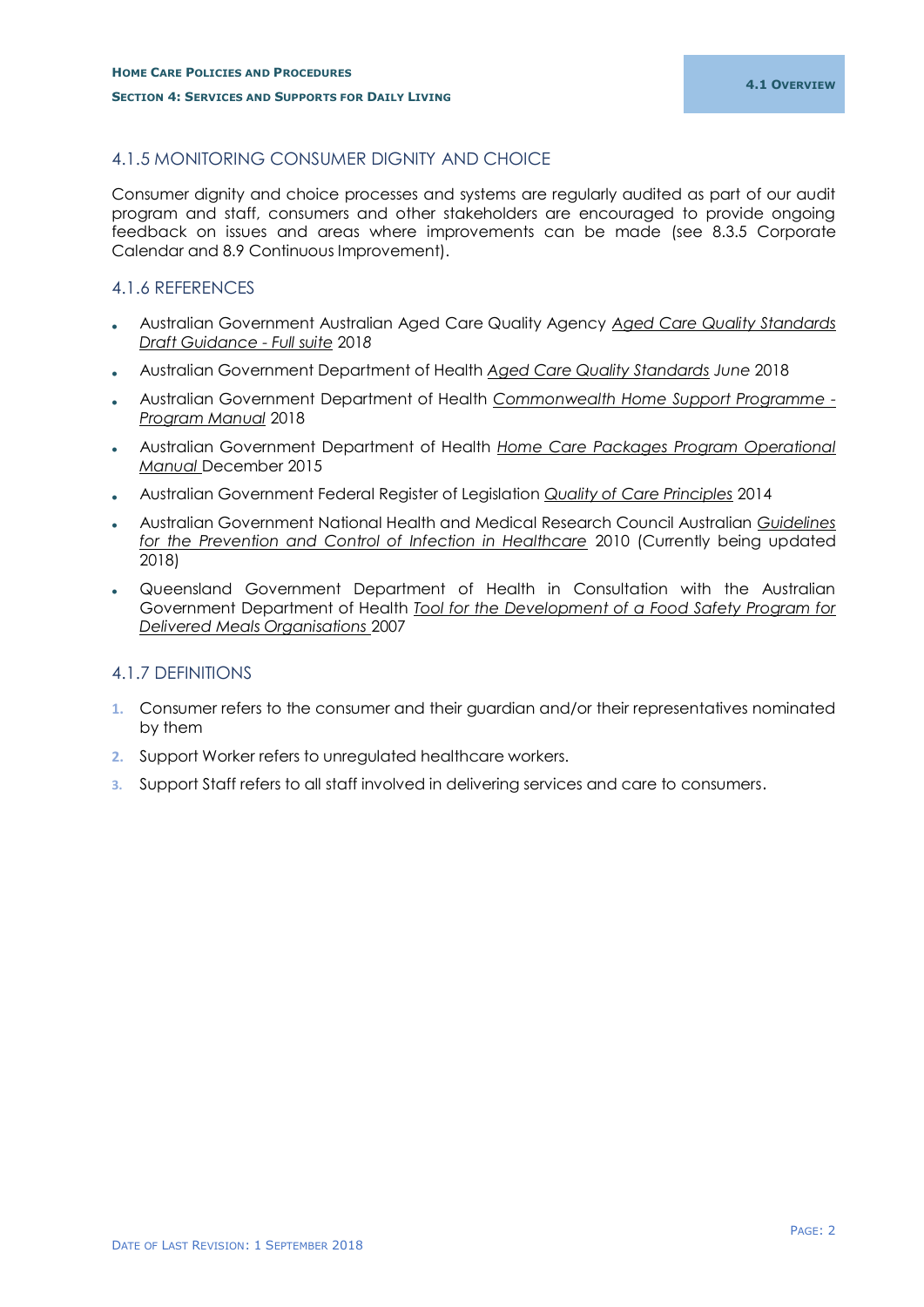# <span id="page-4-0"></span>4.2 ENSURING SAFE AND EFFECTIVE SERVICES

Victoria Daly Regional Council Home Care provides supports for daily living under the CHSP and Home Care Packages. The following approaches apply to all services and care provided subject to funding program requirements.

The requirements for the Aged Care Quality Standards are discussed in the sections referred to below.

## <span id="page-4-1"></span>4.2.1 DELIVERING SAFE AND EFFECTIVE SERVICES

(See 2.3.5 Service Commencement and Assessment/iv) Delivering safe and effective services.)

## <span id="page-4-2"></span>4.2.2 PROMOTING CONSUMERS' CULTURAL, SPIRITUAL, AND EMOTIONAL WELLBEING

(See 1.3.3 Spiritual Support and 1.3.4 Emotional and Psychological Support.)

## <span id="page-4-3"></span>4.2.3 CONSUMER PARTICIPATION IN COMMUNITY

(See 1.4.4 Inclusion in Community.)

## <span id="page-4-4"></span>4.2.4: COMMUNICATION OF CONSUMER INFORMATION

(See 1.4.5 Consumer Communication and 2.5.5 Information Sharing.)

## <span id="page-4-5"></span>4.2.5 CONSUMER REFERRALS

(See 1.4.4 Inclusion in Community/iii) Referrals to other agencies.)

## <span id="page-4-6"></span>4.2.6 QUALITY MEALS

(See 4.5 Meals)

## <span id="page-4-7"></span>4.2.7 EQUIPMENT SAFETY AND MAINTENANCE

(See 5.5.6 Monitoring and Maintaining Equipment and Facilities.)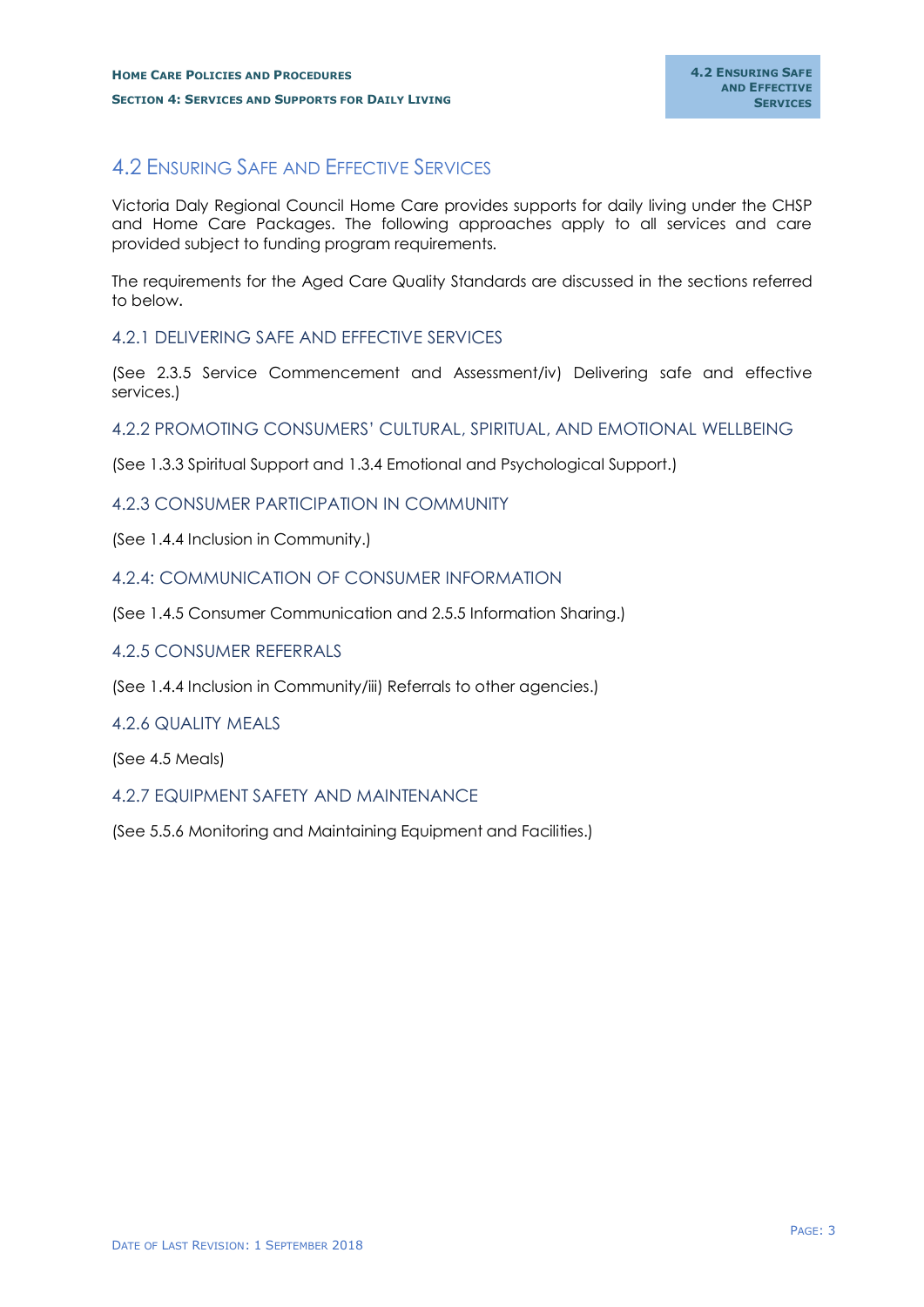# <span id="page-5-0"></span>4.3 COMMONWEALTH HOME SUPPORT PROGRAM SERVICES

The following CHSP services are delivered by Victoria Daly Regional Council Home Care4:

## <span id="page-5-1"></span>4.3.1 SOCIAL SUPPORT - GROUP

## <span id="page-5-2"></span>i) Overview

Social Support – Group assists frail older people to participate in community life and feel socially included through structured, group-based activities that develop, maintain or support independent living and social interaction.<sup>5</sup>

Victoria Daly Regional Council Home Care Social Support Group program includes centrebased programs and outings. Transport is also provided (see 4.3.2 Transport). Consumers pay for their own meals on outings.

## <span id="page-5-3"></span>ii) Planning

Social support - group consumers are consulted regarding their activity and outing preferences through assessment, 1:1 discussions and group discussions. Consideration is given to the cultural, cognitive and functional abilities and wellness and reablement needs of consumers in the planning of activities.

The Team Leader and social support - group staff use feedback from consumers to assist them to plan activities including outings and in-centre activities on a monthly planning cycle; the month's activities are posted on the calendar in the centre. Outings are planned by the day centre staff and a risk assessment of the outing location is conducted that includes ensuring that the environment, facilities and location are suitable for the consumer group (see 5.4.3 Safety Audits External Venues). A consumer Details and Transfer Form is also completed and taken on all outings for use in the event of an emergency transfer being required.

Anecdotal feedback is sought after activities and noted by day centre staff to assist in the development of future activity plans. Social support consumers are also surveyed twice a year to determine their satisfaction with the programs/activities.

## <span id="page-5-4"></span>iii) Conducting activities

-

Supplies are purchased for in-centre activities such as crafts, games and social interaction. Pre-prepared meals (see 4.5.2 (A) meals - Purchased Meals) and morning and afternoon tea (prepared biscuits, cakes or fruit) are provided and are served by the centre staff, all of whom have completed food safety training. Consideration is given to food allergies, diet modifications and preferences and these are recorded on the consumer's records and in the kitchen.

On outings, an Activities Officer goes on the bus with the Volunteer Driver to assist in collecting consumers and takes the file with consumer details and transfer form, and a mobile phone with them.

(See 3.3 Medication Management for medication support for centre consumers.)

This section includes some examples of services delivered. Service providers should delete and add service types as necessary

<sup>5</sup> Australian Government Department of Health Commonwealth Home Support Programme Program Manual July 2018 p 53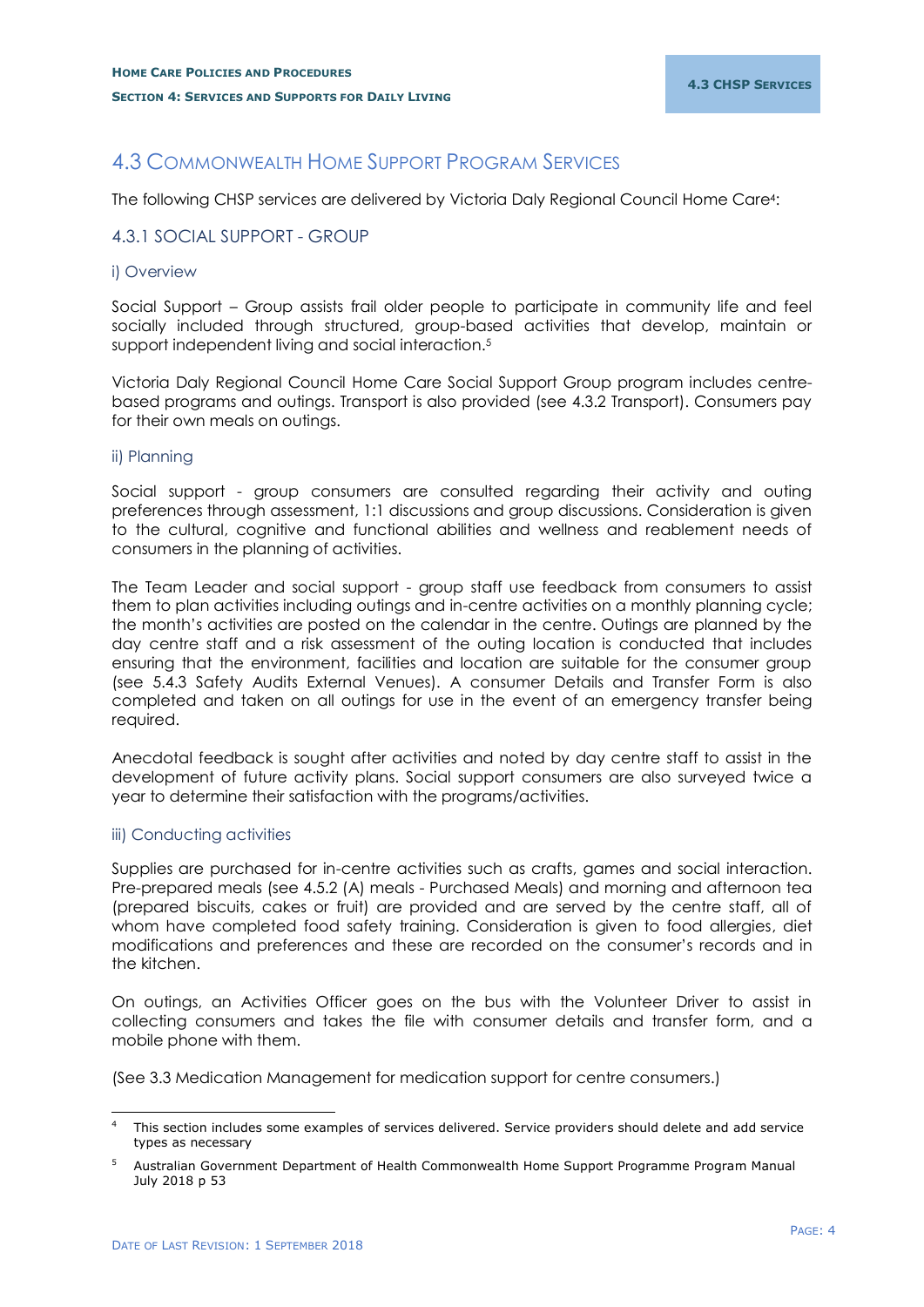Attendance at the centre is recorded on the Centre Attendance Sheet along with transport and meal provision. This is returned to the Administration Team to enter into the Consumer Management System and for billing consumers.

Progress Notes are documented, if required, in the consumer file. Adverse Event Reports, Hazard Reports and Medication Error Reports are completed as required. Consumer satisfaction with activities and their participation is documented.

## <span id="page-6-0"></span>4.3.2 TRANSPORT

## <span id="page-6-1"></span>i) Overview

The transport service supports consumer access to the community.<sup>6</sup> Victoria Daly Regional Council Home Care provides transport to consumers to:

- Attend social support-group activities in our centre and to external venues
- Conduct shopping
- Attend medical appointments and pay bills
- Access other community resources such as libraries, community groups and other resources that the consumer accesses to maintain community links and relationships.

The transport service is included in the consumer's Support Plan including any communication, mobility or other specific supports.

## <span id="page-6-2"></span>ii) Arranging transport

Consumers ring the Administration Team who book them into the Consumer Management System for transport appointments or the shopping bus. Consumers who are regular centre attendees have a permanent bus booking for pick up and drop off on their allocated centre days. Cancellations are also notified to the Administration Team.

A daily bus run to the city centre is scheduled for different areas of Victoria Daly Regional Council each day. Victoria Daly Regional Council Home Care vehicles (MPVs) are utilised for small group outings. Transport for appointments is also provided using Victoria Daly Regional Council Home Care vehicles; these services are generally scheduled but can also be provided on demand, but notice of at least the day before is preferred in order to avoid disappointment for the consumer in the event a vehicle or driver is not available. Carers are also welcome to accompany consumers when using the transport service.

The Administration Team are responsible for scheduling transport services and for ensuring the Transport Records are completed and returned and entered into the Consumer Management System.

## <span id="page-6-3"></span>iii) Recording transport

Transport services for social support are recorded on the Centre Attendance Sheet and all other transport is recorded on a Transport Record sheet maintained in each vehicle which is returned to the Administration Officer at the end of each week.

<sup>-</sup><sup>6</sup> Australian Government Department of Health Commonwealth Home Support Program, Program Manual July 2018 p 56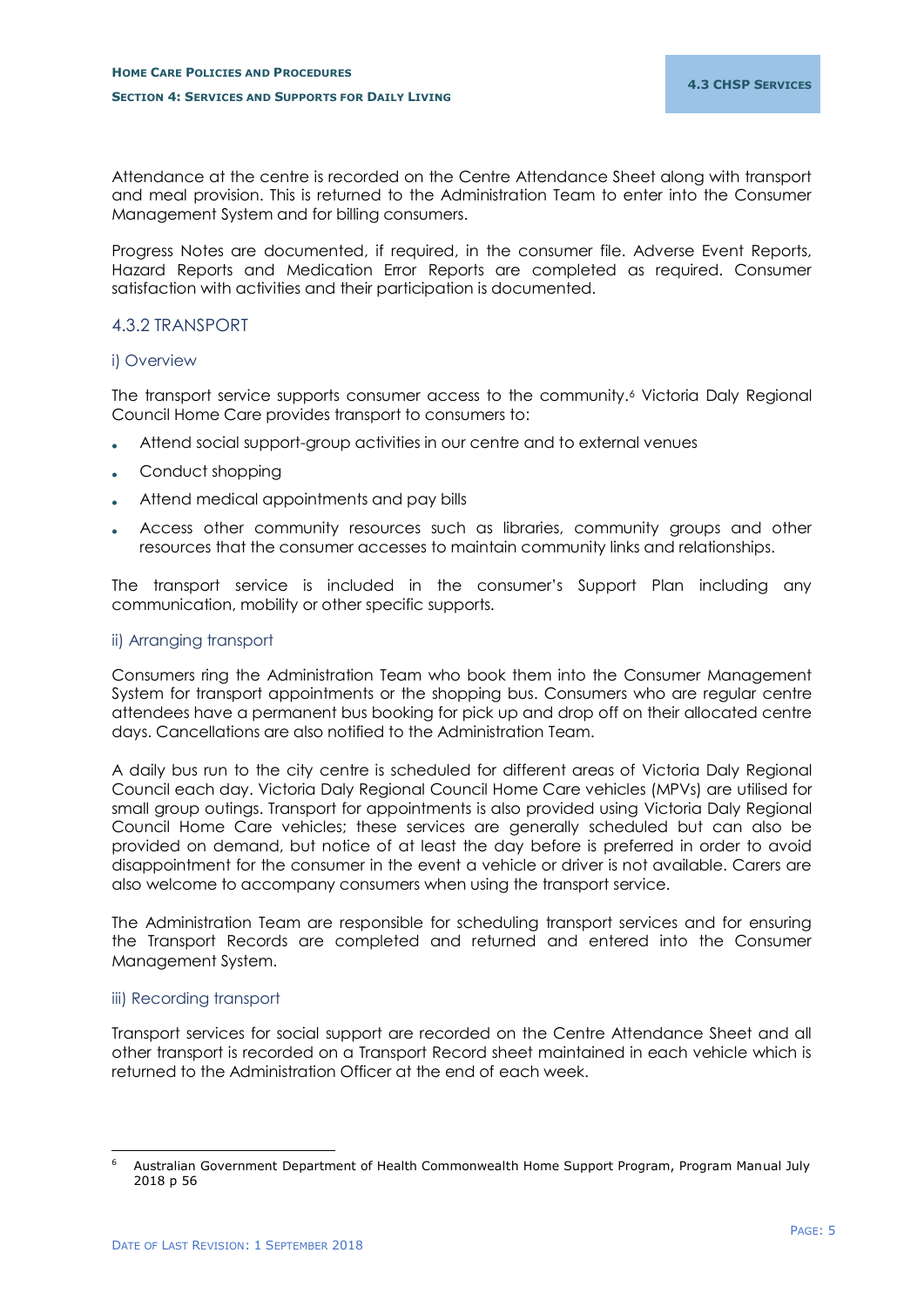## <span id="page-7-0"></span>iv) Drivers

Volunteer drivers are scheduled by the Team Leader Meals and Transport who uses the Consumer Management System to organise the schedules.

All drivers are volunteers who have the required police checks, current driver's license and a good driving history. The volunteer drivers are responsible for complying with our vehicle policy and for reporting any issues or concerns to the Team Leader Meals and Transport (see 5.5.7 Vehicle Policy). Each vehicle has a mobile telephone so that the bus driver can be contacted, and a First Aid Kit.

## <span id="page-7-1"></span>4.3.3 DOMESTIC ASSISTANCE

## <span id="page-7-2"></span>i) Overview

Domestic Assistance provides consumers with assistance with domestic chores to maintain their capacity to manage everyday activities in a safe, secure and healthy home environment.<sup>7</sup> This service includes:

- Dishwashing
- House cleaning
- Clothes washing and ironing
- Shopping (unaccompanied)
- Bill paying (unaccompanied).

### <span id="page-7-3"></span>ii) Arranging domestic assistance

The Administration Team are responsible for scheduling domestic assistance services and for dealing with changes to the schedule and cancellations.

## <span id="page-7-4"></span>iii) Support plan

Support plans for domestic assistance clearly identify the tasks that need to be completed by the Support Workers and specify what tasks the consumer has agreed to do or assist with.

## <span id="page-7-5"></span>iv) In the home

On arrival at the consumer's home the Support Worker records the time of arrival on their Run Sheet, enters their arrival time on the Progress Notes and checks the Support Plan for tasks to be carried out and any special requirements for the consumer.

The support staff encourage and support the consumer to do their agreed tasks, being mindful of the importance of the consumer maintaining their independence. Support staff are instructed to only deliver the support specified in the Support Plan. If the consumer requests additional support the support staff telephone their supervisor for instruction. This is to ensure that any changes in the consumer's condition are noted and responded to.

On completion of the work the support staff enter any notes that need to be made in the Progress Notes and enter the time completed in the notes and on their Run Sheet.

(See also 2.5 Consumer Documentation and Information Sharing/2.5.3 Progress Notes.)

<sup>-</sup><sup>7</sup> Australian Government Department of Health Commonwealth Home Support Programme Program Manual July 2018 p 38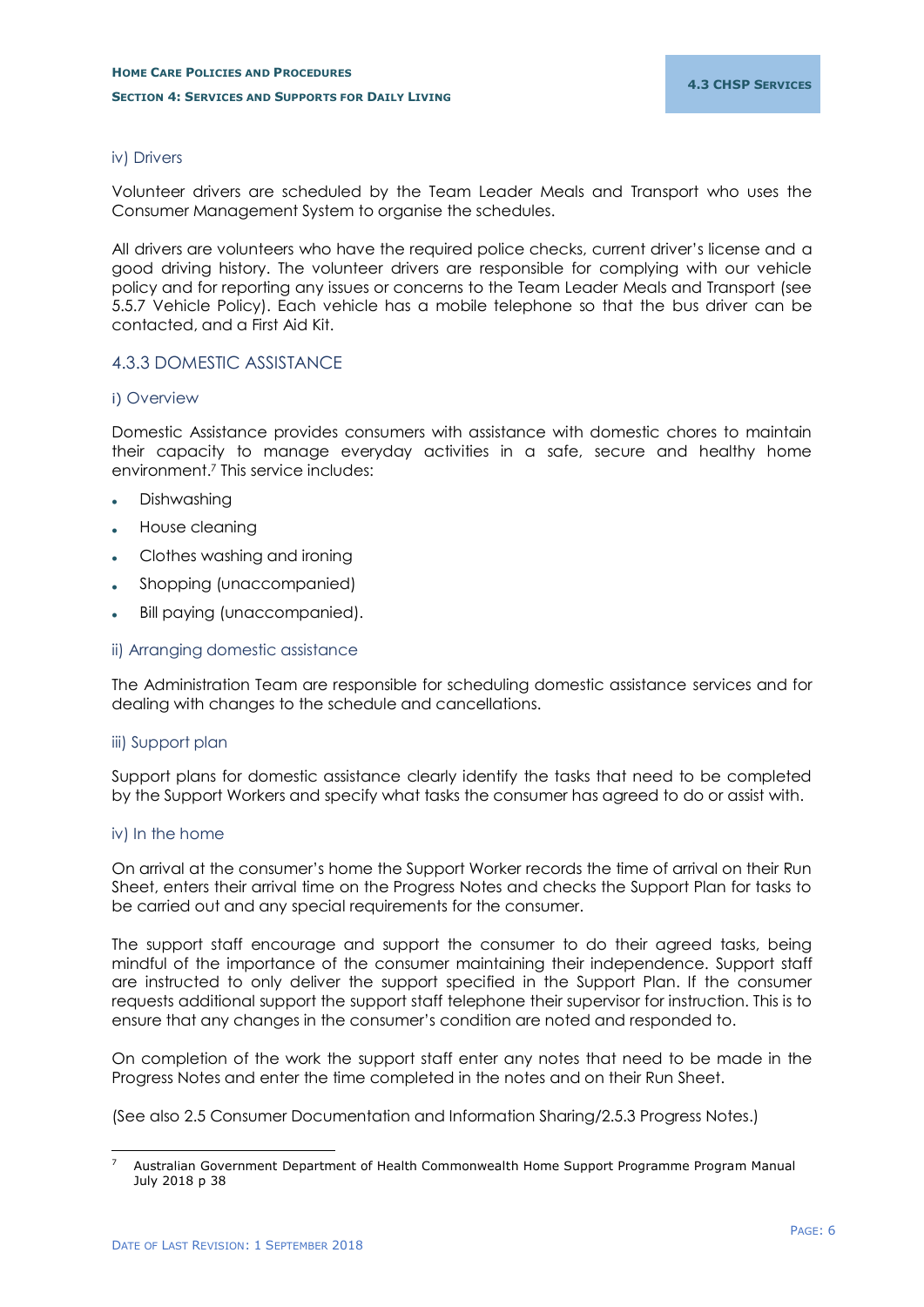## <span id="page-8-0"></span>v) Recording domestic assistance

The Administration Team are responsible for ensuring Support Worker's run sheets are completed and returned and entered into the Consumer Management System.

## <span id="page-8-1"></span>4.3.4 PERSONAL CARE

(See 3.2.3 Personal Care).

## <span id="page-8-2"></span>4.3.5 MEALS

(See 4.5 Meals.)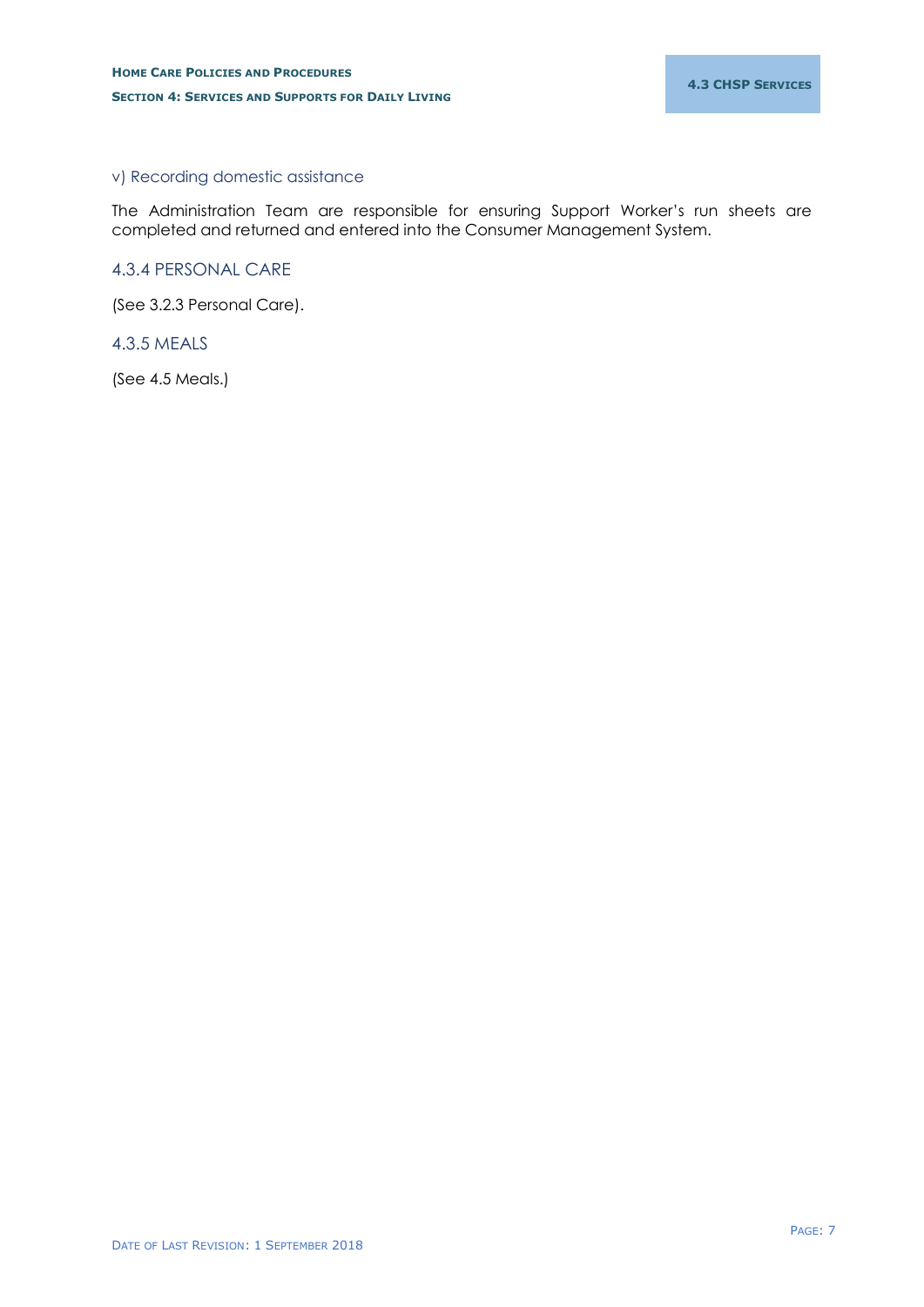# <span id="page-9-0"></span>4.4 HOME CARE PACKAGES

## <span id="page-9-1"></span>4.4.1 CONSUMER DIRECTED CARE

Consumers who are provided support through a Home Care Package receive their support on a Consumer Directed Care (CDC) basis. The principles of this approach are described in Section 1: Consumer Dignity and Choice (see 1.3.1 Service Delivery Principles/ii) Home Care Package - Consumer Directed Care Principles).

## <span id="page-9-2"></span>4.4.2 SERVICES PROVIDED

Within a Consumer Directed Care Model, consumers choose the services and care they wish to receive. The only constraint is that the services are not outside the range of services specified in the guidelines for Home Care Packages. These are shown in Table 1.2.2 Range of Services Provided by Home Care Packages. <sup>8</sup>

Services provided under HCPs include:

- Social support group, as per CHSP
- Transport, as per CHSP
- Domestic assistance, as per CHSP and
- Meals, as per CHSP.

The provisions around these service types, as shown in 4.3 Commonwealth Home Support Program Services (CHSP), apply to Home Care Packages with the following considerations:

- HCP services are at a higher level and consumers may receive greater quantities of service
- CHSP service constraints do not apply and services can be delivered more flexibly and with greater scope on what can be included in service types to meet the consumer's needs and preferences (subject to Table 1.2.2 Range of Services Provided by Home Care Packages).

Other services provided under HCPs include:

<span id="page-9-3"></span>i) (Enter name of service)<sup>9</sup>

-

(List key points related to each service type you deliver)

<sup>8</sup> See Australian Government Federal Register of Legislation Quality of Care Principles 2014 Schedule 3 – Care and Services for Home Care Services Part 1 Care and Services

List other non-clinical services provided under Home Care Packages along with key points related to their delivery. Personal care and clinical services should be listed in Section 3: Personal Care and Clinical Care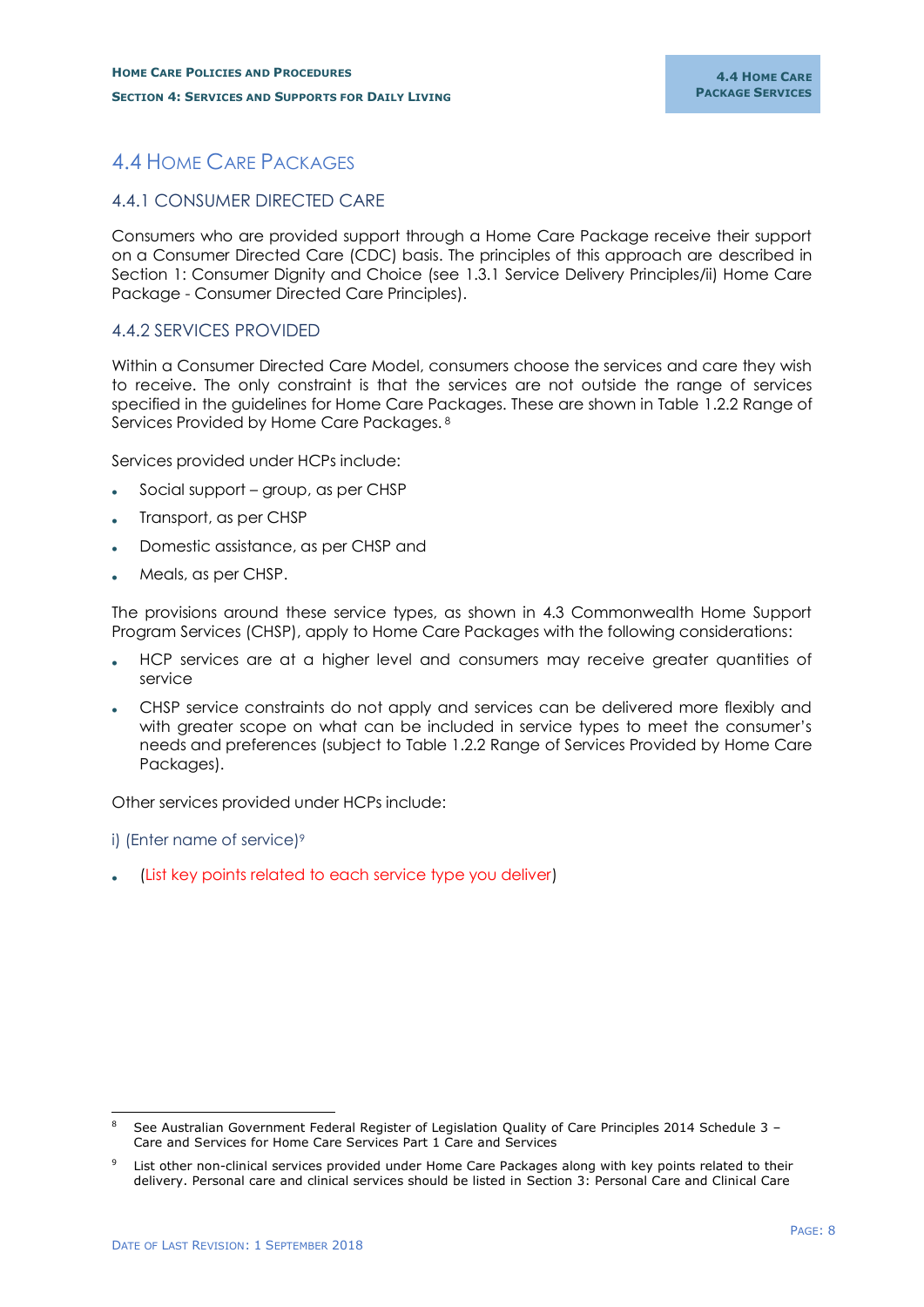# <span id="page-10-0"></span>4.5 MEALS

## <span id="page-10-1"></span>4.5.1 MEAL PLANS

Victoria Daly Regional Council Home Care provides prepared meals to consumers who are unable to prepare their own meals. Consumers have the option of a full cooked meal, juice and dessert.

Consumers who require a meal are referred to the Team Leader Food and Transport who liaises with them to determine food preferences, allergies and delivery preferences. This may be over the telephone if food is the only service being provided, or face to face if other services are provided.

Each consumer has a Meal Plan that is developed in consultation with them and/or their representative. In developing the Meal Plan:

- Consumers are advised of the type of menu choices available and make their selections
- For home delivered meals, consumers are given a choice of a daily week day delivery with weekend meals delivered on Fridays or one delivery for the whole week. All meals are frozen
- Individual dietary needs and preferences are considered, including allergies, need for assistive cutlery and modified diets
- Cultural preferences are explored and we endeavour to ensure meals are tailored to meet preferences
- Communication supports are identified and provided if possible
- Potential hazards for delivery staff are identified
- Action if the consumer does not respond to a scheduled visit is clarified.

The Team Leader Food and Transport maintains a record of this information on the Consumer Management System. A copy of the plan is sent out to the consumer with the first meal delivery. Consumers are advised to read the plan, sign it and advise the office if anything changes. The Meal Plan is included with the consumer's Support Plan if they are receiving other services.

Amendments to the Meal Plan identified after consumer reassessment and review are sent out with the next meal delivery.

All meals are delivered within the framework of dignity and choice detailed in Section 1: Consumer Dignity and Choice). Consumers are encouraged to provide feedback either verbally to staff, using a Tell Us What You Think form, completing surveys or lodging complaints. (See 8.9 Continuous Improvement.)

# <span id="page-10-2"></span>4.5.2 (A) MEALS - PURCHASED MEALS<sup>10</sup>

Meals for consumers are prepared by the Victoria Daly Regional Council Hospital and delivered frozen. The Team Leader Food and Transport orders the pre-prepared meals, desserts and juice boxes from an extensive menu These arrive weekly and are stored in the freezer. Any meals or drinks received that have damaged packaging or are not frozen/within

-

This section applies to service providers who purchase prepared meals from an external provider such as a commercial kitchen or hospital and distribute them to the consumers. Service providers who prepare the meals in their own facilities should delete this section and apply Section 4.5.2 (B) Food Service – Prepared Meals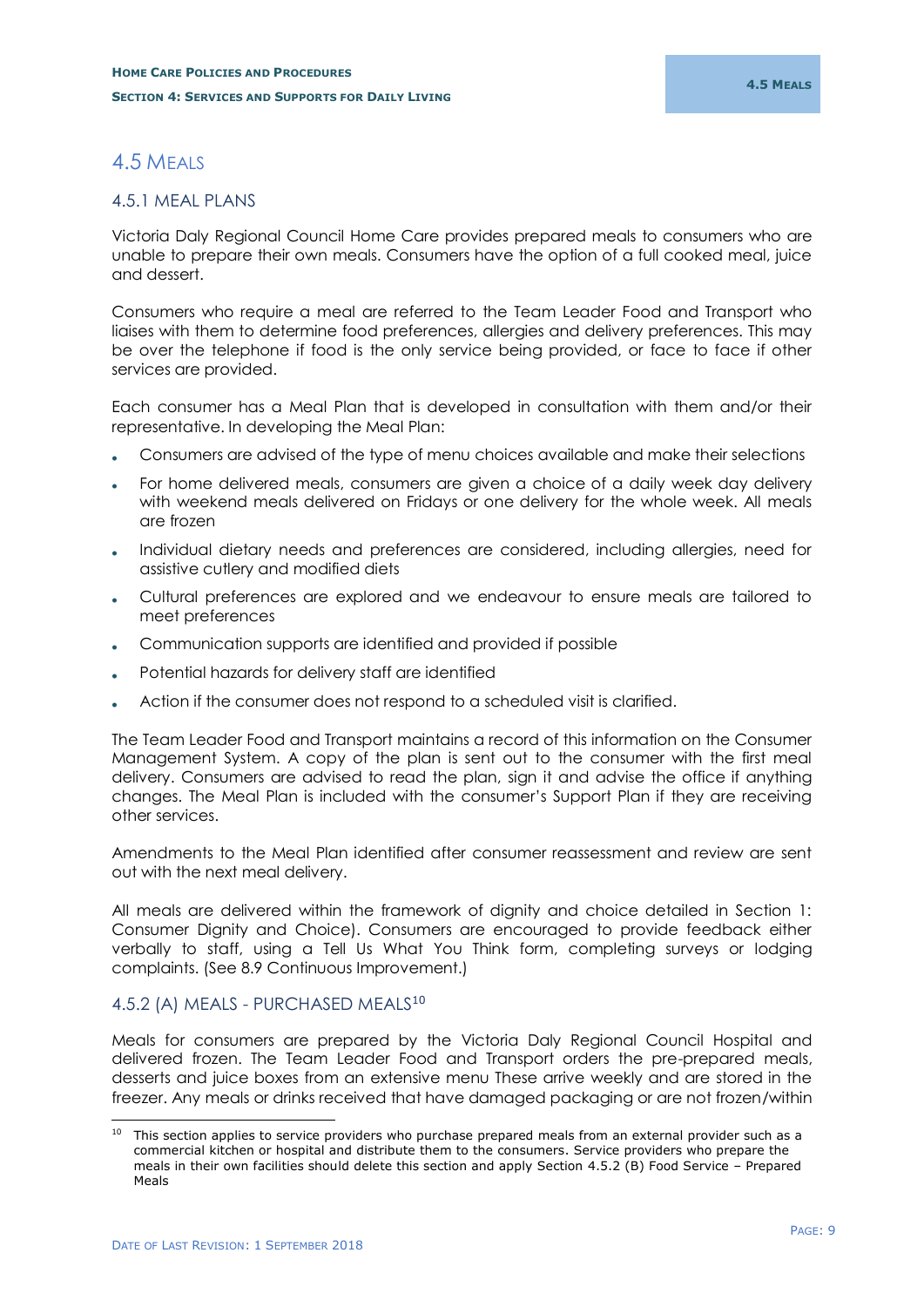required temperature range are returned to the provider. Frozen meals are rotated: newly received meals are placed at the back of the freezer.

## <span id="page-11-0"></span>i) Home delivered meals

Volunteers deliver meals using a delivery schedule prepared by the Team Leader meals and Transport; insulated carriers are used to ensure food stays within a safe temperature range.

Unless other arrangements are in place, if consumers are not home when meals are delivered, the staff ring the Team Leader Food and Transport who follows up by contacting the consumer and/or their next of kin. Meals are not left for the consumer if they are not home when food is delivered.

### <span id="page-11-1"></span>ii) Centre delivered meals

These are warmed in the warming oven and served at the centre. (See below iii) Kitchen Records.)

### <span id="page-11-2"></span>iii) Kitchen records

As Victoria Daly Regional Council Home Care only delivers pre-prepared food Standard 3.3.1 Food Safety Programmes for meals to Vulnerable Persons does not apply [Subclause 1 (3b)]. However, the Team Leader Food and Transport ensures that records of food temperatures for storage, heating and delivery of meals are maintained. A Kitchen Record Sheet records the temperature of the refrigerator, freezer, warmed food (centre), temperature of foods put into the insulated bags (meal delivery), and cleaning tasks completed each day.

The centre has the same meals as home delivered meals; frozen meals are heated in the warming oven to above 60 degrees Celsius prior to serving. Deserts and juice bottles are served cold direct from the refrigerator. The temperatures of meals are recorded on the Kitchen Record Sheet prior to serving.

## <span id="page-11-3"></span>iv) Meal plan reviews

(See Section 2.4 Consumer Reviews.)

## <span id="page-11-4"></span>v) Delivery of meals

The Administration Officer develops run sheets (with information from the Meal Service Plans) for meal delivery rounds completed by volunteers. The run sheets include the consumer's name, delivery time, meals delivered (hot/frozen and number) and any specific communication supports or environmental issues (such as any hazards to be aware of) for each consumer. The volunteers tick off the delivery of each meal on the run sheet and return them to the Administration Officer on return to the office.

Volunteers collect meals in hot and cold insulated bags and their run sheets (and any Meal Service Plans) and deliver meals within two hours of leaving the kitchen. Meals are not left unattended at any time or left at consumer's doorsteps. The Meal Delivery Temperature Log is completed once a week on a random sample of meals; volunteers test the temperatures and return the logs to the Cook.

Volunteers are updated on any changes to meal delivery or new consumers through the run sheets and deliver updated Meal Service Plans as required.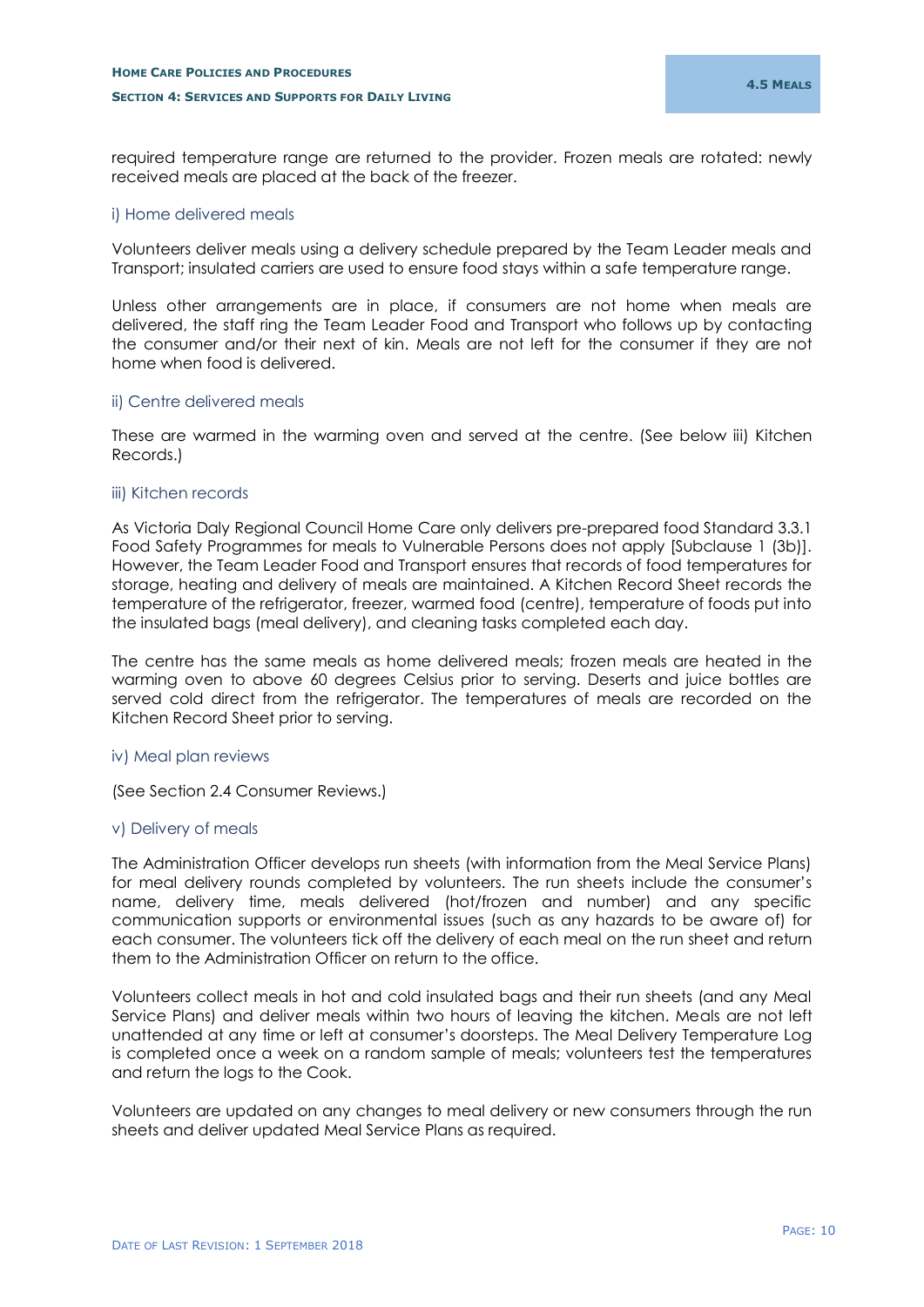## <span id="page-12-0"></span>vi) Action in the event of a consumer not at home to receive meal/s

(See 2.3.5 Service Commencement and Assessment/v) Action in the Event of a Consumer not Responding to a Scheduled Visit.)

### <span id="page-12-1"></span>vii) Meal plan reviews

(See Section 2.4 Consumer Reviews.)

<span id="page-12-2"></span>viii Environmental processes<sup>11</sup>

(See 2.6.7 Environmental Controls.)

### <span id="page-12-3"></span>4.5.2 (B) MEALS – ONSITE PRODUCTION12

#### <span id="page-12-4"></span>i) Meal service staff management

The Administration Officer manages the volunteer staff and the Coordinator manages the paid staff including the kitchen staff and the Administration Officer.

### <span id="page-12-5"></span>ii) Temporary staff shortages

If the Cook or kitchen staff are not available for a day, the Team Leader Food and Transport or volunteers assist in the kitchen as all staff and volunteers have had food handling training and are familiar with the kitchen processes. If the Cook or kitchen staff are due to be off for a greater length of time, Agency staff are employed to replace staff. If the Coordinator is away the Administration Officer assumes responsibility for the day to day running of the service and consults with the cook or a Management Committee member if unsure of any required actions.

Where agency staff are employed in the kitchen, the Team Leader Food and Transport orientates the agency staff person prior to them working in the kitchen and ensures that the agency staff person is familiar with the organisation's processes relevant to their role. Agency staff are supervised by Victoria Daly Regional Council Home Care staff at all times when working in the kitchen.

#### <span id="page-12-6"></span>iii) Staff/volunteer access to support

All staff/volunteers have access to support, information and advice from, the Administration Officer and Team Leader Food and Transport and other Victoria Daly Regional Council Home Care staff as required.

### <span id="page-12-7"></span>iv) Staff skills

Staff who prepare meals and the Coordinator and Administration Officer have the necessary skills to carry out their roles. The Coordinator and Administration Officer work together to identify any additional skills or training needs. Staff and volunteers are provided with relevant training and support to provide the meals service (see 7.4.3 Staff Education and Training/v) Food safety training).

<sup>-</sup><sup>11</sup> Australian Government National Health and Medical Research Council Australian Guidelines for the Prevention and Control of Infection in Healthcare 2010 (Currently being updated 2018)

This section applies to service providers who prepare the meals in their own facilities. Service providers who purchase prepared meals from an external provider such as a commercial kitchen or hospital and distribute them to the consumers should delete this section and apply Section 4.5.2 (A) Food Service – Prepared Meals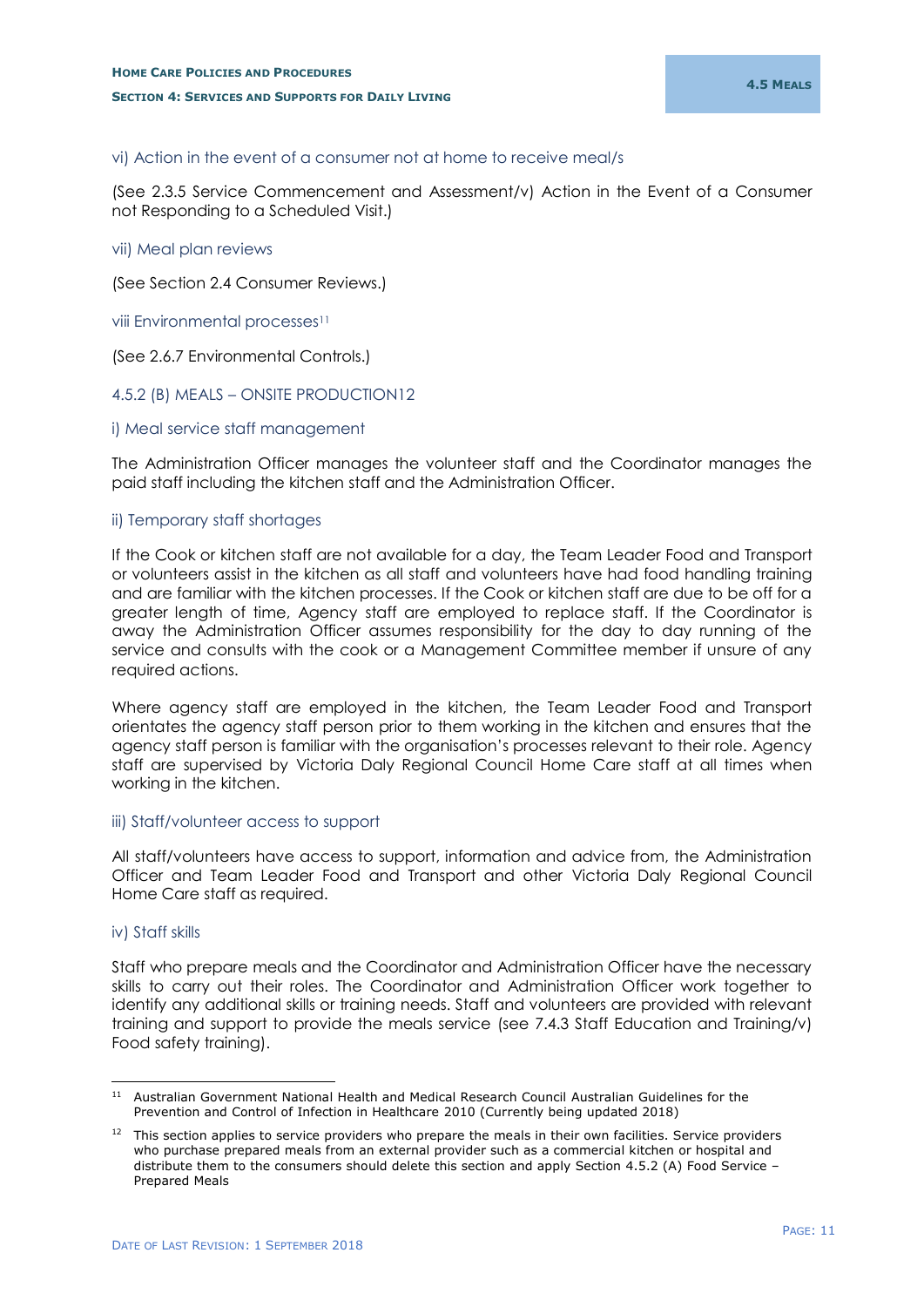Specifically, all kitchen staff have received food handling training and receive ongoing training and instruction on maintaining food safety and hygiene practices.

## <span id="page-13-0"></span>v) Meal preparation<sup>13</sup>

Victoria Daly Regional Council Home Care meals service has a food safety program that meets the requirements of Food Safety Standards contained in Chapter 3 of the Australia New Zealand Food Standards Code including Standard 3.3.1 Food Safety Programs for meals to Vulnerable Persons, Standard 3.2.2 Food Safety Practices and General Requirements and Standard 3.2.3 Food Premises and Equipment and local government requirements. Our food safety program is audited annually by a contractor and our premises are audited by the local Council annually. Records of these audits are maintained by the Coordinator.

Victoria Daly Regional Council Home Care meals service recognises that food preparation, storage and delivery may pose the following hazards:

- Biological: e.g. bacterial, viral, fungal
- Chemical: e.g. cleaning agents, pesticides and natural toxins present in foods
- Physical: e.g. glass, metal, plastics, jewellery, insects.

Victoria Daly Regional Council Home Care meals service has processes in place to manage these hazards through safe food handling practices, cleaning and sanitising procedures and staff training (see 2.6.7 Environmental Controls).

Potentially hazardous foods include meat, poultry, fish/seafood, soups, gravies, pasta, rice, potato and custard. The following food handling of potentially hazardous foods is followed:

- Potentially hazardous food that has been kept between 5˚C and 60˚C for a total of less than 2 hours must be refrigerated or used immediately
- Potentially hazardous food that has been kept between 5˚C and 60˚C for a total of longer than 2 hours but less than 4 hours must be used immediately
- Potentially hazardous food that has been kept between 5˚C and 60˚C for a total of 4 hours or longer must be thrown out.

Meals delivered to consumers at home are prepared in the Victoria Daly Regional Council Home Care meals service kitchen to menus that are nutritionally balanced and meet specific dietary requirements. Generally, meals are served hot, but some consumers who have specific dietary needs (or request frozen meals or have weekend meals) may be provided with frozen or reheated frozen meals. Some consumers prefer for a whole week of meals to be delivered and others prefer a daily, week-day delivery; weekend meals are delivered frozen on Fridays.

A menu of selected meals (based on preferences provided by consumers, cultural preferences and dietary requirements) is provided. Consumers are encouraged to provide feedback regarding the menu through Tell Us What You Think forms and an annual survey.

## *Food suppliers*

Victoria Daly Regional Council Meal Service only uses food suppliers who can guarantee the delivery of fresh, frozen and dry goods that meet our quality requirements. Each supplier is

<sup>-</sup><sup>13</sup> Information in this section is based on: Queensland Government Department of Health in Consultation with the Australian Government Department of Health Tool for the Development of a Food Safety Program for Delivered Meals Organisations 2007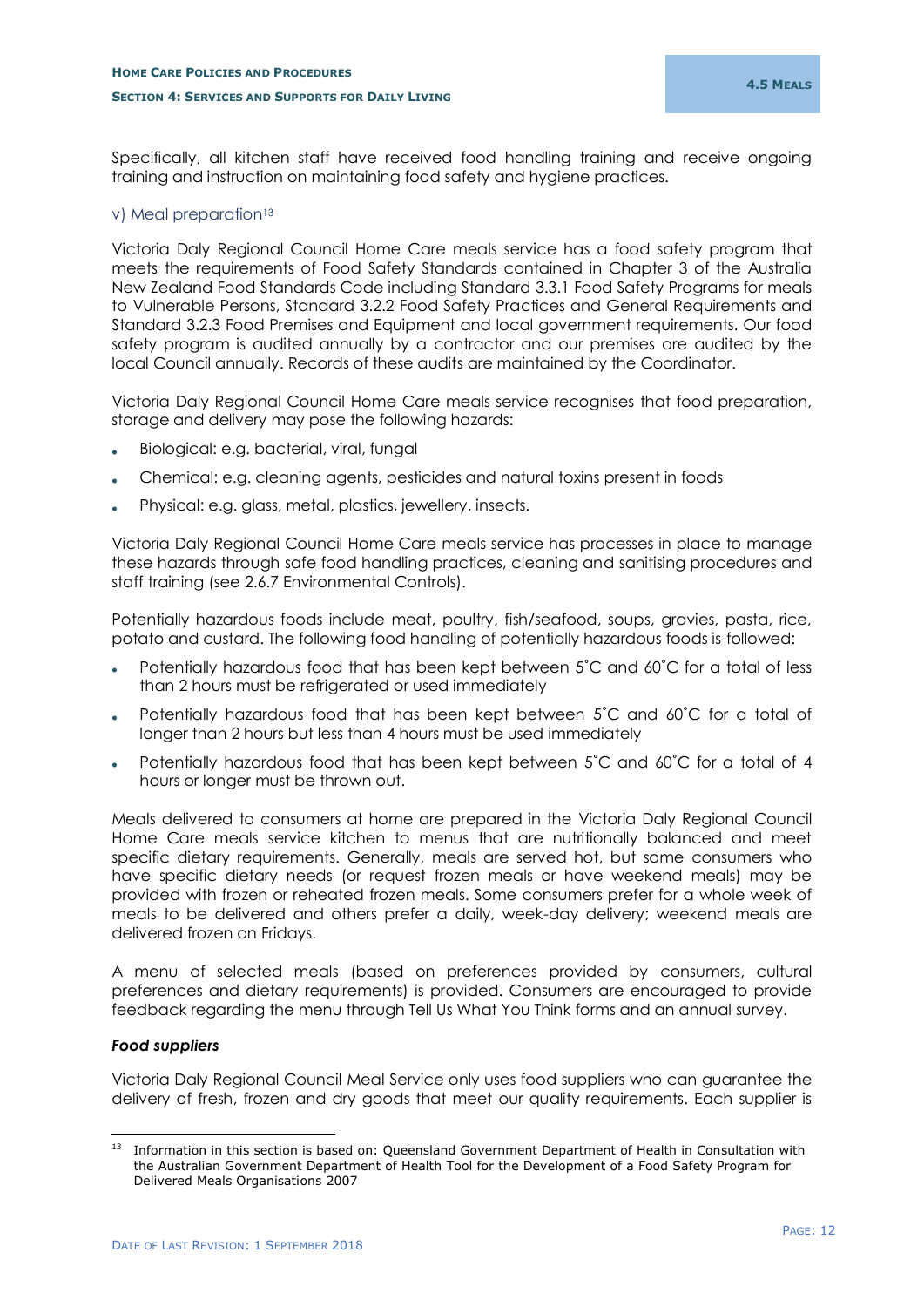chosen based on their ability to provide quality products reliably and at a suitable cost. Processes to ensure the quality and service of suppliers are detailed in 5.5 Asset Management.

## *Receiving goods*

When receiving goods, kitchen staff complete an Incoming Goods – Kitchen form and check the temperature of the food and conduct a visual check of packaging and the delivery vehicle. Fresh food must be fresh, within use-by dates, frozen foods must be frozen solid, and packaging must be intact with no damage. Once a month (at the beginning of the month) a random check of the delivery vehicles by the Cook is conducted for cleanliness and appropriate environment (e.g. no chemicals, pests).

## *Storing goods*

Food are stored appropriate to need; fresh foods are stored in the refrigerator, frozen foods in the freezer and dry goods in the pantry. Stock rotation is used to ensure that goods that have been stored the longest are used the first. Staff who receive and store goods are responsible for stock rotation and notifying the Cook if any goods are nearing expiry date. No foods are used if they are past their expiry or use-by date. The Temperature Control Log details the twice daily checks conducted in the kitchen. The Cook checks this sheet at the end of the day to ensure that it is completed.

## *Fresh Goods Storage*

Food in the refrigerator is stored covered (except for fresh vegetables) and food types (such as dairy, meat, seafood and vegetables) stored separately. Cooked foods are stored in food grade containers, covered and dated, and placed above raw foods in the refrigerator. Manufactured foods are stored as per manufacturer's instructions and always kept below  $5^{\circ}$ C.

## *Frozen Goods Storage*

Frozen foods are maintained below -15°C and stored in food grade containers or covered and dated. Cooked frozen foods are clearly marked with contents and expiry dates.

## *Dry Goods Storage*

Dry goods are stored in the pantry in food grade containers as per manufactures instructions in a cool and dry environment. Chemicals are stored separately. Staff observe the area for pests when restocking. Food is stored as least 15cm off the floor.

## *Preparing meals (including menus, thawing, cooking, cooling, reheating, freezing)*

Meals are prepared to a menu that is developed with input from a dietician with consideration to consumer needs including dietary preferences, allergies, and the need for modified diets (eg vitamised or cut up meals). Kitchen processes are in place to limit the risk of allergens (such as nuts and gluten) contaminating other foods and all prepared foods are labelled with their ingredients and a use by date.

Frozen foods are thawed in the cool room (refrigerator) and are not cooked until they are no longer frozen. Goods are prepared using food safety principles that ensure that colourcoded boards are used, meats and vegetables are prepared separately and staff wear personal protective equipment (including hair covering and aprons). Gloves are worn when preparing ready-to-eat foods such as sandwiches and salads. Single use cloths are used for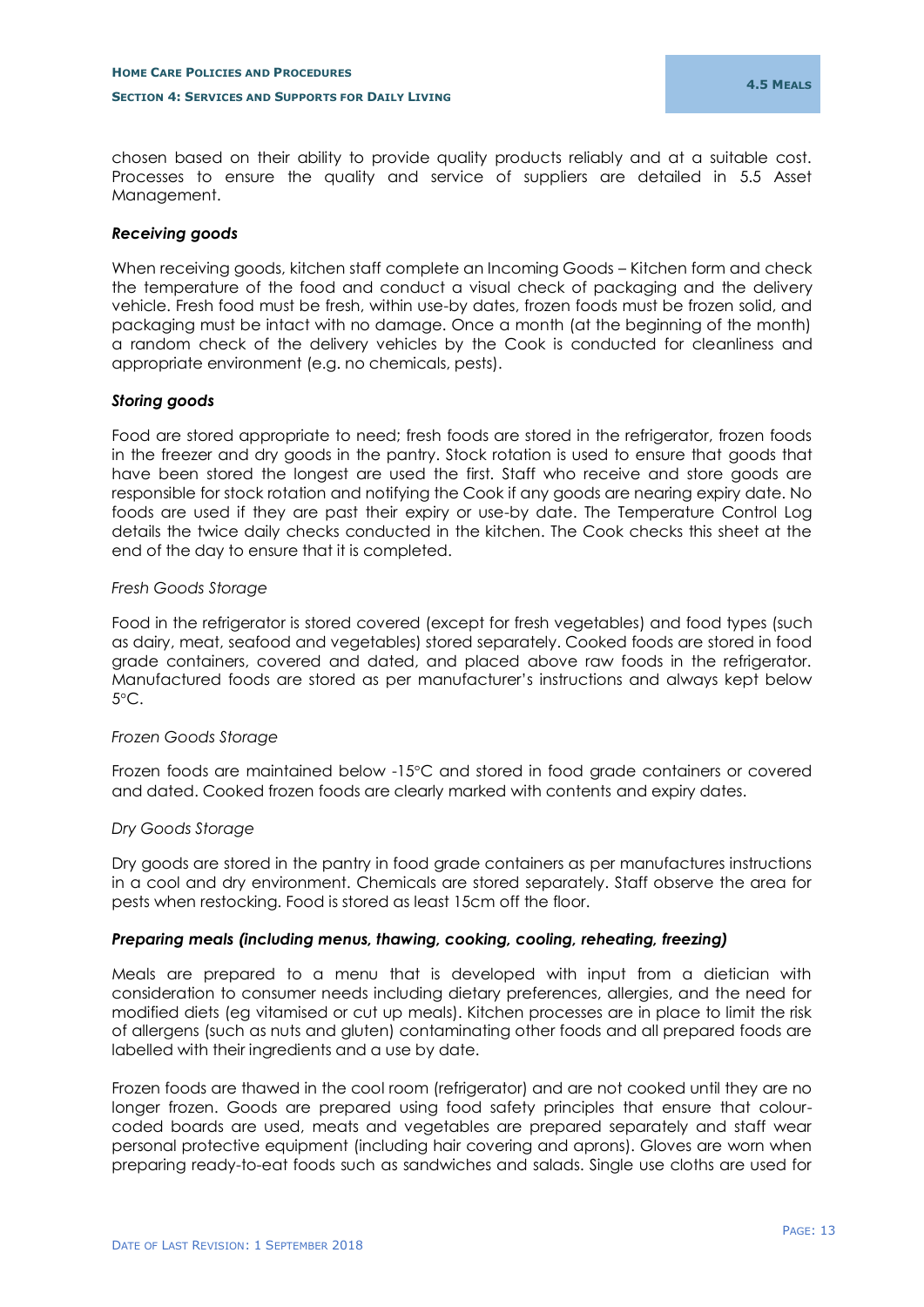specific food types and/or cloths (such as tea towels) are washed daily after use. Fruits and vegetables are washed before use and salads are sanitised if necessary.

After food has been cooked (above  $75 \degree C$ , cooked through or to boiling point) it is plated immediately into the meal packaging containers (foam cups for soup, foil and paper containers for main meals and plastic cups for desserts). The Cooked Food Temperature Log is completed daily. Hot items are maintained above  $60^{\circ}$ C and placed in the warming oven prior to moving them to insulated bags. Cold items are cooled quickly in the refrigerator and maintained below 5C before being moved to insulated bags with ice bricks.

Hot meals that are to be frozen are cooled from above  $60^{\circ}$ C to below  $21^{\circ}$ C within 2 hours (room temperature initially) and to below  $5^{\circ}$ C in a maximum of 4 hours (refrigerator) and transferred to the freezer. Refrigerated cooked foods are stored a maximum of 48 hours before use. Food is covered during this cooling process. The Temperature Cooling Log is completed at least once per week on food that is cooled.

Meals that are reheated are heated to above 60°C on the stove top, stirred and then plated and stored in the warming oven. No foods are reheated more than once.

## *Packaging meals*

After food has been cooked it is plated immediately into the meal packaging containers (foam cups for soup, foil and paper containers for main meals and plastic cups for desserts). Hot foods are held in the warming oven, cold foods are held in the refrigerator and frozen foods in the freezer.

### *Holding for delivery*

Foods that are held hot are maintained above 60°C in the warming oven and put into insulated packaging for delivery.

## <span id="page-15-0"></span>vi) Delivering meals

The Administration Officer develops run sheets (with information from the Meal Service Plans) for meal delivery rounds completed by volunteers. The run sheets include the consumer's name, delivery time, meals delivered (hot/frozen and number) and any specific communication supports or environmental issues (such as any hazards to be aware of) for each consumer. The volunteers tick off the delivery of each meal on the run sheet and return them to the Administration Officer on return to the office.

Volunteers collect meals in hot and cold insulated bags and their run sheets (and any Meal Service Plans) and deliver meals within two hours of leaving the kitchen. Meals are not left unattended at any time or left at consumer's doorsteps. The Meal Delivery Temperature Log is completed once a week on a random sample of meals; volunteers test the temperatures and return the logs to the Cook.

Volunteers are updated on any changes to meal delivery or new consumers through the run sheets and deliver updated Meal Service Plans as required.

## <span id="page-15-1"></span>vii) Action in the event of a consumer not at home to receive meal/s

(See 2.3.5 Service Commencement and Assessment/v) Action in the Event of a Consumer not Responding to a Scheduled Visit.)